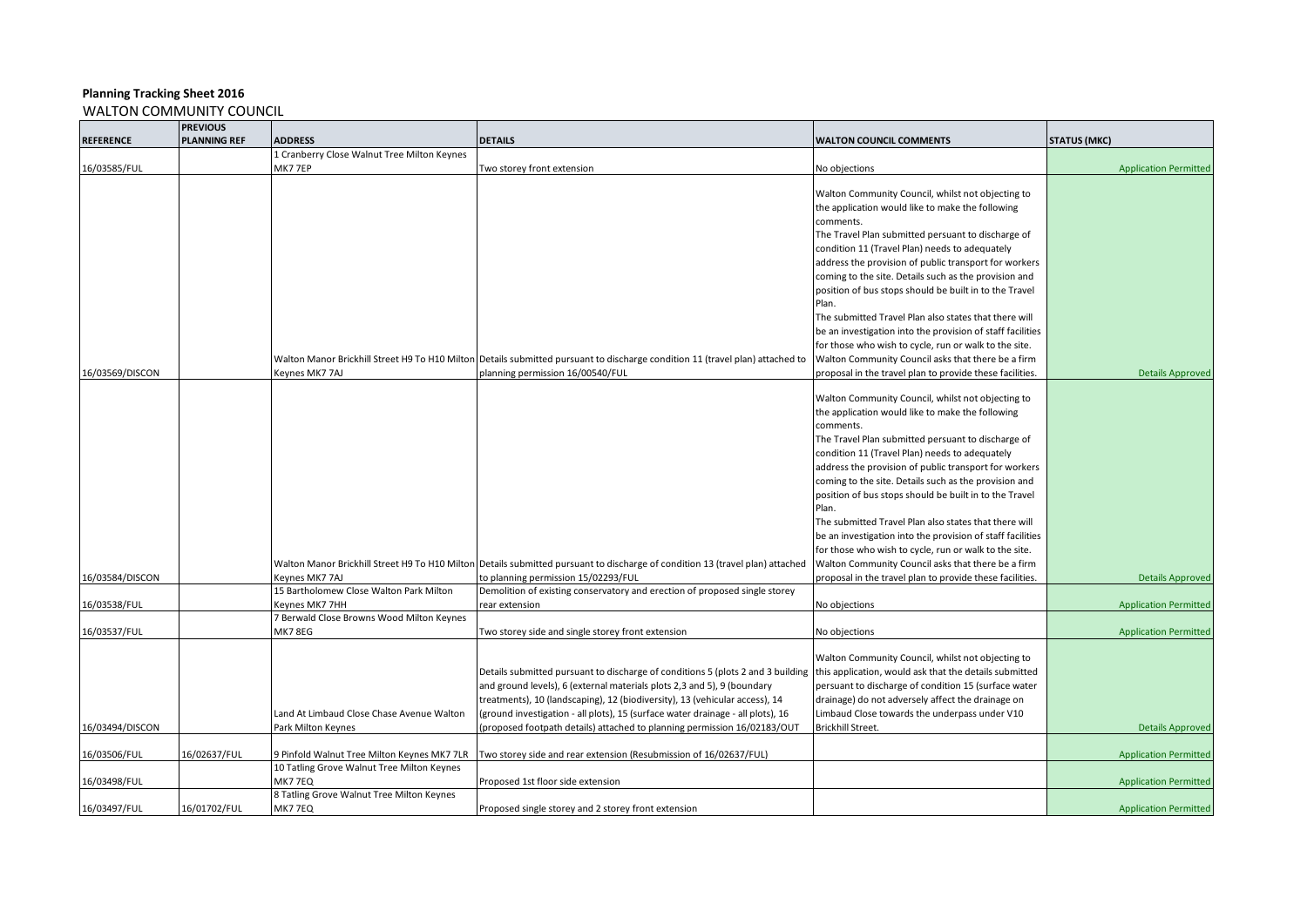|                  | <b>PREVIOUS</b>     |                                                                             |                                                                                             |                                                          |                                     |
|------------------|---------------------|-----------------------------------------------------------------------------|---------------------------------------------------------------------------------------------|----------------------------------------------------------|-------------------------------------|
| <b>REFERENCE</b> | <b>PLANNING REF</b> | <b>ADDRESS</b>                                                              | <b>DETAILS</b>                                                                              | <b>WALTON COUNCIL COMMENTS</b>                           | <b>STATUS (MKC)</b>                 |
|                  |                     | 28 Rodwell Gardens Old Farm Park Milton                                     |                                                                                             |                                                          |                                     |
| 16/03398/FUL     |                     | Keynes MK7 8QP                                                              | First floor side extension                                                                  | No objections                                            | <b>Application Permitted</b>        |
|                  |                     |                                                                             |                                                                                             | Although the Council does not object to the              |                                     |
|                  |                     |                                                                             |                                                                                             | application it would like to express concern at the loss |                                     |
|                  |                     | Mirza House Sherbourne Drive Tilbrook Milton                                | New warehouse extension, removal of internal mezzanine floor & stairs, re-                  | of on site parking spaces given the on street parking    |                                     |
| 16/03351/FUL     |                     | Keynes MK7 8HY                                                              | configuring of car park and widening of service yard access and yard                        | problems                                                 | <b>Application Permitted</b>        |
|                  |                     | 8 Limbaud Close Walton Park Milton Keynes                                   |                                                                                             |                                                          |                                     |
| 16/03344/CLUP    |                     | MK77HP                                                                      | Certificate of lawfulness for the proposed erection of a conservatory                       | No objections                                            | Lawful Use/Development s192         |
|                  |                     | 9 Lavender Grove Walnut Tree Milton Keynes                                  | Single storey side extension, and two storey side extension with partial garage             |                                                          |                                     |
| 16/03324/FUL     |                     | MK77DB                                                                      | conversion                                                                                  | No objections                                            | <b>Application Permitted</b>        |
|                  |                     | 22 Gatewick Lane Caldecotte Milton Keynes                                   |                                                                                             |                                                          |                                     |
| 16/03019/FUL     |                     | MK78LJ                                                                      | Single storey rear extension                                                                | No objections                                            | <b>Application Permitted</b>        |
|                  |                     | 70 Isaacson Drive Wavendon Gate Milton                                      |                                                                                             |                                                          |                                     |
| 16/03235/FUL     |                     | Keynes MK7 7RZ                                                              | Proposed two storey side and single storey rear extensions                                  | No objections                                            | <b>Application Permitted</b>        |
|                  |                     |                                                                             |                                                                                             |                                                          |                                     |
|                  |                     | 12 Gatewick Lane Caldecotte Milton Keynes                                   | Application for a Lawful Development Certificate for an Existing use or                     |                                                          |                                     |
| 16/03188/CLUE    |                     | MK78LJ                                                                      | operation or activity including those in breach of a planning condition.                    | No objections                                            | Lawful Use/Development s191         |
|                  |                     | 127 Walton End Wavendon Gate Milton                                         | Garage conversion and extension including new roof (resubmission of                         |                                                          |                                     |
| 16/03174/FUL     | 16/02017/FUL        | Keynes MK7 7AX                                                              | 16/02017/FUL)                                                                               | No objections                                            | <b>Application Permitted</b>        |
|                  |                     | Land East of Church Farm And West of                                        |                                                                                             |                                                          | <b>Environmental Statement Not</b>  |
| 16/03150/EIASCR  |                     | Newport Road Wavendon                                                       | Environmental screening opinion request for strategic highways infrastructure No objections |                                                          | required                            |
|                  |                     | 2 Fyfield Barrow Walnut Tree Milton Keynes                                  |                                                                                             |                                                          |                                     |
| 16/03046/FUL     |                     | MK77AN                                                                      | Proposed Canopy, in the service yard area, at Tesco Express                                 | No objections                                            | <b>Application Permitted</b>        |
|                  |                     | 2 Tarragon Close Walnut Tree Milton Keynes                                  | Certificate of lawfulness for the proposed loft conversion with rooflights                  |                                                          |                                     |
| 16/02993/CLUP    |                     | MK77AT                                                                      | installed to front and side roofslopes                                                      | No objections                                            | Lawful Use/Development s192         |
|                  |                     | 8 Beales Lane Walton Park Milton Keynes MK7                                 |                                                                                             |                                                          |                                     |
| 16/02979/FUL     |                     | 7HB                                                                         | Increase of roof height above existing garage                                               | No objections                                            | <b>Application Permitted</b>        |
|                  |                     |                                                                             | Certificate of lawfulness for the proposed single storey side extension and                 |                                                          |                                     |
|                  |                     |                                                                             | single storey rear extension, with enlarged first floor window; addition of a               |                                                          |                                     |
|                  |                     | 8 Beales Lane Walton Park Milton Keynes MK7                                 | porch over the front door and enlargement of 3 existing windows, 1 at ground                |                                                          |                                     |
| 16/02980/CLUP    |                     | 7HB                                                                         | floor and 2 at first floor level                                                            |                                                          | Unlawful Use / Development S192     |
|                  |                     | 147 Gaddesden Crescent Wavendon Gate                                        | Certificate of lawfulness for the proposed loft conversion with roof lights to              |                                                          |                                     |
| 16/02890/CLUP    |                     | Milton Keynes MK7 7SE                                                       | front roof slope and dormer extension to rear roof slope                                    | No objections                                            | Lawful Use/Development s192         |
|                  |                     |                                                                             | Advertisement consent for 2x internally illuminated fascia signs, 1x internally             |                                                          |                                     |
|                  |                     | 2 Fyfield Barrow Walnut Tree Milton Keynes                                  | illuminated hanging sign and 1x non illuminated hanging sign, and 3 non                     |                                                          | <b>Advert Consent with standard</b> |
| 16/02867/ADV     |                     | MK777AN                                                                     | illuminated and 1 illuminated other signs                                                   | No objections                                            | conditions                          |
|                  |                     | 8 Pearse Grove Walton Park Milton Keynes                                    |                                                                                             |                                                          |                                     |
| 16/02815/FUL     |                     | MK77HD                                                                      | Single storey rear extension                                                                | No objections                                            | <b>Application Permitted</b>        |
|                  |                     | Thurlow Nunn Vauxhall 1 Elmswell Gate                                       | Details submitted pursuant to discharge of condition 4 (lighting scheme)                    |                                                          |                                     |
| 16/02775/DISCON  |                     | Towergate Milton Keynes MK17 8US                                            | attached to planning permission 16/01919/FUL                                                | No objections                                            | <b>Details Approved</b>             |
|                  |                     |                                                                             | Certificate of lawfulness for the proposed loft conversion including rooflights             |                                                          |                                     |
| 16/02715/CLUP    |                     | 45 Norden Mead Walton Milton Keynes MK7 7F to the front and rear elevations |                                                                                             | no objections                                            | Lawful Use/Development s192         |
|                  |                     |                                                                             |                                                                                             |                                                          |                                     |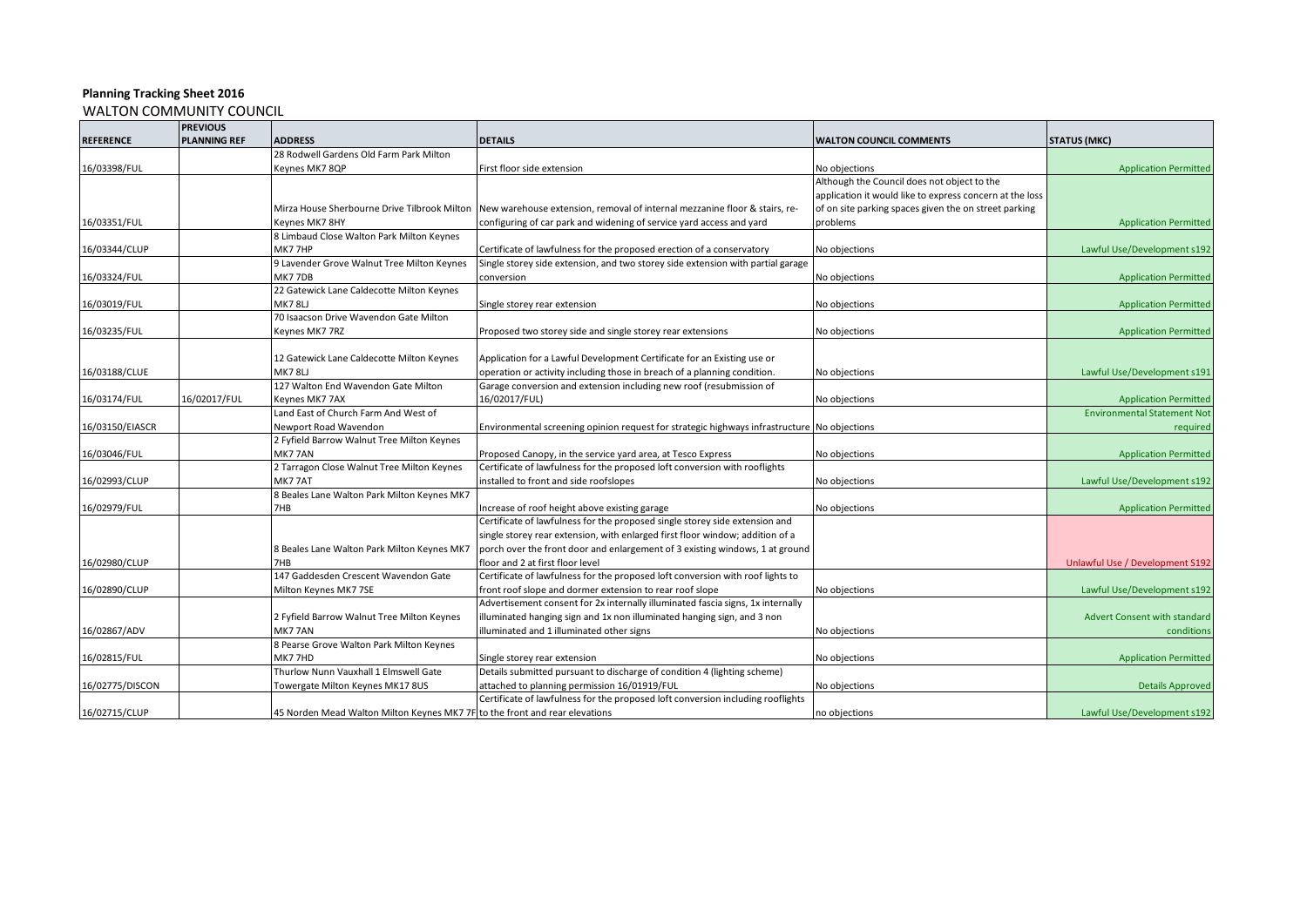|                  | <b>PREVIOUS</b>     |                                              |                                                                                  |                                                          |                                 |
|------------------|---------------------|----------------------------------------------|----------------------------------------------------------------------------------|----------------------------------------------------------|---------------------------------|
| <b>REFERENCE</b> | <b>PLANNING REF</b> | <b>ADDRESS</b>                               | <b>DETAILS</b>                                                                   | <b>WALTON COUNCIL COMMENTS</b>                           | <b>STATUS (MKC)</b>             |
|                  |                     |                                              |                                                                                  | The Council object to the planning application on the    |                                 |
|                  |                     |                                              |                                                                                  | following grounds-                                       |                                 |
|                  |                     |                                              |                                                                                  | Because there is no access to the extension from the     |                                 |
|                  |                     |                                              |                                                                                  | ground floor of the existing property the Council are    |                                 |
|                  |                     |                                              |                                                                                  | worried that the proposed office has the potential to    |                                 |
|                  |                     |                                              |                                                                                  | be rented out as a commercial concern, and if this       |                                 |
|                  |                     | 15 Nielson Court Old Farm Park Milton Keynes |                                                                                  | were to happen it would potentially lead to parking      |                                 |
| 16/02654/FUL     |                     | MK7 8PR                                      | Two storey side extension                                                        | issues at the property.                                  | <b>Application Permitted</b>    |
|                  |                     |                                              |                                                                                  | The Council object to the application on the following   |                                 |
|                  |                     |                                              |                                                                                  | $grounds -$                                              |                                 |
|                  |                     |                                              |                                                                                  | They feel it is an overdevelopment of the plot.          |                                 |
|                  |                     |                                              |                                                                                  | The Council also share the concerns of the neighbour     |                                 |
|                  |                     |                                              |                                                                                  | that the position of the proposed development have       |                                 |
|                  |                     |                                              |                                                                                  | the potential to damage the hedge that is a party        |                                 |
|                  |                     |                                              |                                                                                  | structure between their properties.                      |                                 |
|                  |                     |                                              |                                                                                  | The Council also think the development would go          |                                 |
|                  |                     |                                              |                                                                                  | against Local Plan Policy D1(iii) as it would have a     |                                 |
|                  |                     |                                              |                                                                                  | Visual Overbearing Impact on the neighbouring            |                                 |
|                  |                     |                                              |                                                                                  | property. It would go against Local Plan Policy D2(i) as |                                 |
|                  |                     |                                              |                                                                                  | it would not be in scale with either the other half of   |                                 |
|                  |                     |                                              |                                                                                  | the semi-detached block or the neighbouring              |                                 |
|                  |                     |                                              |                                                                                  | properties and against Policy D2(ii) as it would not     |                                 |
|                  |                     |                                              | Demolition of detached garage and single storey rear kitchen. Part single        | relate well to and enhance the surrounding               |                                 |
| 16/02637/FUL     |                     | 9 Pinfold Walnut Tree Milton Keynes MK7 7LR  | storey, part 2 storey, side and rear extensions                                  | environment.                                             | <b>Application Withdrawn</b>    |
|                  |                     |                                              | Demolition of existing conservatory and erection of single storey rear           |                                                          |                                 |
|                  |                     |                                              | extension and garage conversion including the removal of the garage door         |                                                          |                                 |
|                  |                     | 29D Tredington Grove Caldecotte Milton       | and replacement with a window and brick infilling on the front elevation and     |                                                          |                                 |
| 16/02579/FUL     |                     | Keynes MK7 8LR                               | insertion of a window on the rear elevation                                      | no objections                                            | <b>Application Permitted</b>    |
|                  |                     | 5 Gershwin Court Browns Wood Milton Keynes   |                                                                                  |                                                          |                                 |
| 16/02508/FUL     |                     | MK7 8DD                                      | First floor front extension above existing part converted garage                 | no objections                                            | <b>Application Permitted</b>    |
|                  |                     |                                              | Demolition of existing garage, subdivision of existing plot and erection of      |                                                          |                                 |
|                  |                     | 20 Hockliffe Brae Walnut Tree Milton Keynes  | bungalow with new access to existing property, and blocking up of rear door      |                                                          |                                 |
| 16/02482/FUL     | 16/00383/FUL        | <b>MK7 7BQ</b>                               | door and window on existing dwelling (resubmission of 16/00383/FUL)              | no objections                                            | <b>Application refused</b>      |
|                  |                     | 22 Gatewick Lane Caldecotte Milton Keynes    |                                                                                  |                                                          |                                 |
| 16/02411/CLUP    |                     | MK78LJ                                       | Certificate of lawfulness for the proposed single storey rear extension          | no objections                                            | Unlawful Use / Development S192 |
|                  |                     |                                              | Listed building consent for the construction of 2 Orangeries, one to form a link |                                                          |                                 |
|                  |                     | The Old Rectory Walton Drive Walton Hall     | between two existing classrooms and the second to form an extension to a         |                                                          |                                 |
| 16/02357/LBC     |                     | Milton Keynes MK7 6BB                        | nursery                                                                          | no objections                                            | <b>Listed Building Consent</b>  |
|                  |                     | The Old Rectory Walton Drive Walton Hall     | The construction of 2 orangeries, one to form a link between two existing        |                                                          |                                 |
| 16/02356/FUL     |                     | Milton Keynes MK7 6BB                        | classrooms and the second to form an extension to a nursery                      | no objections                                            | <b>Application Permitted</b>    |
|                  |                     | 11 Mendelssohn Grove Browns Wood Milton      |                                                                                  |                                                          |                                 |
| 16/02246/CLUP    |                     | Keynes MK7 8DH                               | Proposed single storey rear extension                                            | no objections                                            | Lawful Use/Development s192     |
|                  |                     |                                              | Variation to the wording of condition 2 attached to planning application         |                                                          |                                 |
|                  |                     | Land At Limbaud Close Chase Avenue Walton    | 13/02569/OUT to enable the commence of development to begin before all           |                                                          |                                 |
| 16/02183/OUT     | 13/02569/OUT        | Park Milton Keynes                           | plots have obtained reserved matters consent                                     | no objections                                            | <b>Application Permitted</b>    |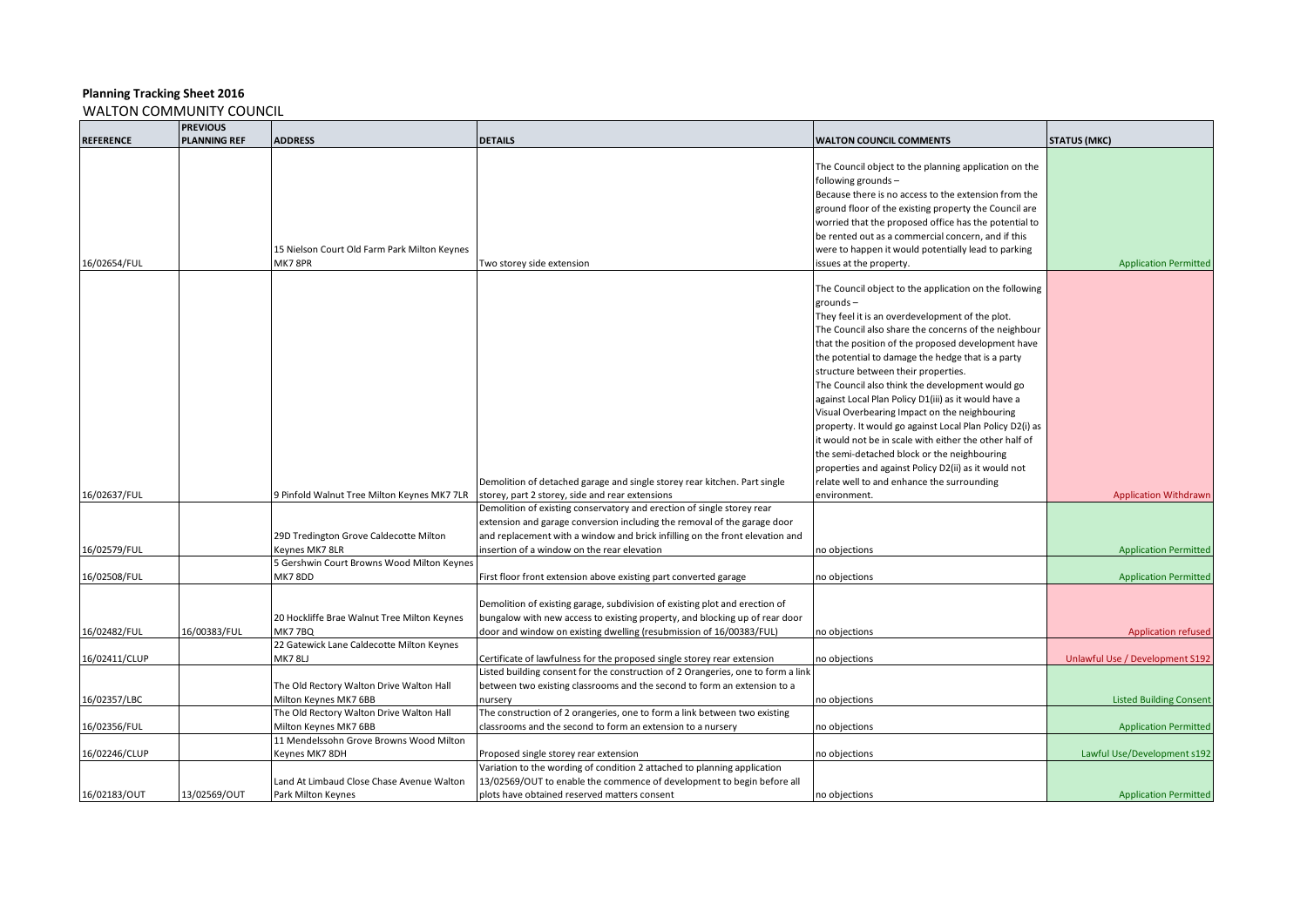|                  | <b>PREVIOUS</b>     |                                            |                                                                                 |                                                        |                              |
|------------------|---------------------|--------------------------------------------|---------------------------------------------------------------------------------|--------------------------------------------------------|------------------------------|
| <b>REFERENCE</b> | <b>PLANNING REF</b> | <b>ADDRESS</b>                             | <b>DETAILS</b>                                                                  | <b>WALTON COUNCIL COMMENTS</b>                         | <b>STATUS (MKC)</b>          |
|                  |                     |                                            |                                                                                 |                                                        |                              |
|                  |                     |                                            |                                                                                 | The Council objects on the following grounds 1.        |                              |
|                  |                     |                                            |                                                                                 | The proposed business would lead to both traffic and   |                              |
|                  |                     |                                            |                                                                                 | noise issues within the cul-de-sac,                    |                              |
|                  |                     |                                            |                                                                                 | with a potential for a large number of cars parking on |                              |
|                  |                     |                                            |                                                                                 | pavements / verges during particular times of the day. |                              |
|                  |                     |                                            |                                                                                 | 2. This is an inappropriate business for the area. The |                              |
|                  |                     |                                            |                                                                                 | building is too small to house a business              |                              |
|                  |                     |                                            |                                                                                 | accommodating up to 12 children and 1 assistant and    |                              |
|                  |                     |                                            |                                                                                 | as a result local residents would suffer the loss of   |                              |
|                  |                     |                                            | Part change of use of dwelling house (Use Class C3) to dwellinghouse and        | amenity in that a quiet cul-de-sac could be converted  |                              |
|                  |                     |                                            |                                                                                 |                                                        |                              |
|                  |                     | 9 Tatling Grove Walnut Tree Milton Keynes  | childminding service (Use Class C3/D1) for up to 10 children with 1 assistant   | into a noisy, congested area which could have          |                              |
| 16/01592/FUL     | 16/00008/FUL        | <b>MK7 7EQ</b>                             | (resubmission of 16/00008/FUL)                                                  | significant impact on their wellbeing                  | <b>Application Permitted</b> |
|                  |                     | 36 Bantock Close Browns Wood Milton Keynes |                                                                                 |                                                        |                              |
| 16/01909/FUL     |                     | <b>MK7 8DS</b>                             | Single storey side, front and rear extension attaching to existing garage       | no objections                                          | <b>Application Permitted</b> |
|                  |                     |                                            | Non material amendment to application 12/01019/FUL to reduce building 6A        |                                                        |                              |
|                  |                     | Red Bull Racing Bradbourne Drive Tilbrook  | from a two storey building to a single storey building with mezzanine area      |                                                        |                              |
| 16/02285/NMA     | 12/01019/FUL        | Milton Keynes                              | above workshop                                                                  |                                                        | <b>Application Permitted</b> |
|                  |                     | 127 Walton End Wavendon Gate Milton        |                                                                                 |                                                        |                              |
| 16/02017/FUL     |                     | Keynes MK7 7AX                             | Garage conversion and extension including new roof                              | no objections                                          | <b>Application Permitted</b> |
|                  |                     |                                            | Tree preservation order for crown reduction of up to 2 metre pruning back to    |                                                        |                              |
|                  |                     |                                            | suitable branch unions to eastern side of upper canopy only, selective lateral  |                                                        |                              |
|                  |                     |                                            | reduction works of the northern side of the canopy by up to 1.5 metre and up    |                                                        |                              |
|                  |                     | 61 Studley Knapp Walnut Tree Milton Keynes | to 3 metre above ground level only, pruning back to suitable branch unions to   |                                                        |                              |
| 16/02019/TPO     |                     | MK777LX                                    | 1x Ash (T1)                                                                     | no objections                                          | <b>TPO Consent</b>           |
|                  |                     | Thurlow Nunn Vauxhall 1 Elmswell Gate      | Additional car storage space, transporter unloading bay, planting, 2m high      |                                                        |                              |
| 16/01919/FUL     |                     | Towergate Milton Keynes MK17 8US           | fencing and additional lighting columns                                         | no objections                                          | <b>Application Permitted</b> |
|                  |                     |                                            |                                                                                 |                                                        |                              |
|                  |                     |                                            | Details submitted pursuant to discharge of conditions 3 (external materials), 6 |                                                        |                              |
|                  |                     |                                            | (landscaping scheme), 7 (tree protection), 8 (tree survey), 9 (replacement      |                                                        |                              |
|                  |                     |                                            | trees), 10 (surface water drainage), 11 (construction management plan), 12      |                                                        |                              |
|                  |                     | Land To North East of Chase Avenue Walton  | (biodiversity enhancement plan) and 13 (boundary treatments) attached to        |                                                        |                              |
| 16/01741/DISCON  |                     | Park Milton Keynes                         | planning permission 15/02624/FUL                                                | no objections                                          | <b>Details Approved</b>      |
|                  |                     | 8 Tatling Grove Walnut Tree Milton Keynes  |                                                                                 | Objection- Development would lead to over              |                              |
| 16/01702/FUL     |                     | MK77EQ                                     | Single storey and two storey front extensions                                   | development of the site.                               | <b>Application refused</b>   |
|                  |                     | 2 Tarragon Close Walnut Tree Milton Keynes | Loft conversion with pitched roof dormer to front elevation and rooflights to   | No objection but would ask that sufficient parking is  |                              |
| 16/01752/FUL     |                     | MK77AT                                     | front and side elevations                                                       | available                                              | <b>Application refused</b>   |
|                  |                     | 127 Walton End Wavendon Gate Milton        | Single storey front extension and minor elevational changes (resubmission       |                                                        |                              |
| 16/01790/FUL     | 16/00943/FUL        | Keynes MK7 7AX                             | 16/00943/FUL)                                                                   | no objections                                          | <b>Application Permitted</b> |
|                  |                     |                                            | Tree preservation order consent for reduction of side laterals by 2.5-3m back   |                                                        |                              |
|                  |                     |                                            | to previous historic pruning points, crown clean canopy to remove Deadwood      |                                                        |                              |
|                  |                     | 12 Gatewick Lane Caldecotte Milton Keynes  | and crossed rubbing branches and canopy to be balanced and reshaped for         |                                                        |                              |
| 16/01839/TPO     |                     | MK78LJ                                     | one Oak tree (T1)                                                               | No objections                                          | <b>TPO Consent</b>           |
|                  |                     | Wavendon Gate School Gregories Drive       | Erection of detached, flat-roofed, timber-framed building for D1 educational    |                                                        |                              |
| 16/01474/FUL     |                     | Wavendon Gate Milton Keynes MK7 7HL        | use on school grounds                                                           | No objections                                          | <b>Application Permitted</b> |
|                  |                     |                                            | Certificate of lawfulness for the proposed conversion of attached double        |                                                        |                              |
|                  |                     | 9 Rackstraw Grove Old Farm Park Milton     | garage to provide additional habitable space, with a single window to be        |                                                        |                              |
| 16/01460/CLUP    |                     | Keynes MK7 8PZ                             | installed on the front and rear elevations.                                     | No objections                                          | Lawful Use/Development s192  |
|                  |                     | 29 Pearse Grove Walton Park Milton Keynes  |                                                                                 |                                                        |                              |
| 16/01672/CLUP    |                     | MK77HD                                     | Proposed single storey rear extension                                           | No objections                                          | Lawful Use/Development s192  |
|                  |                     |                                            |                                                                                 |                                                        |                              |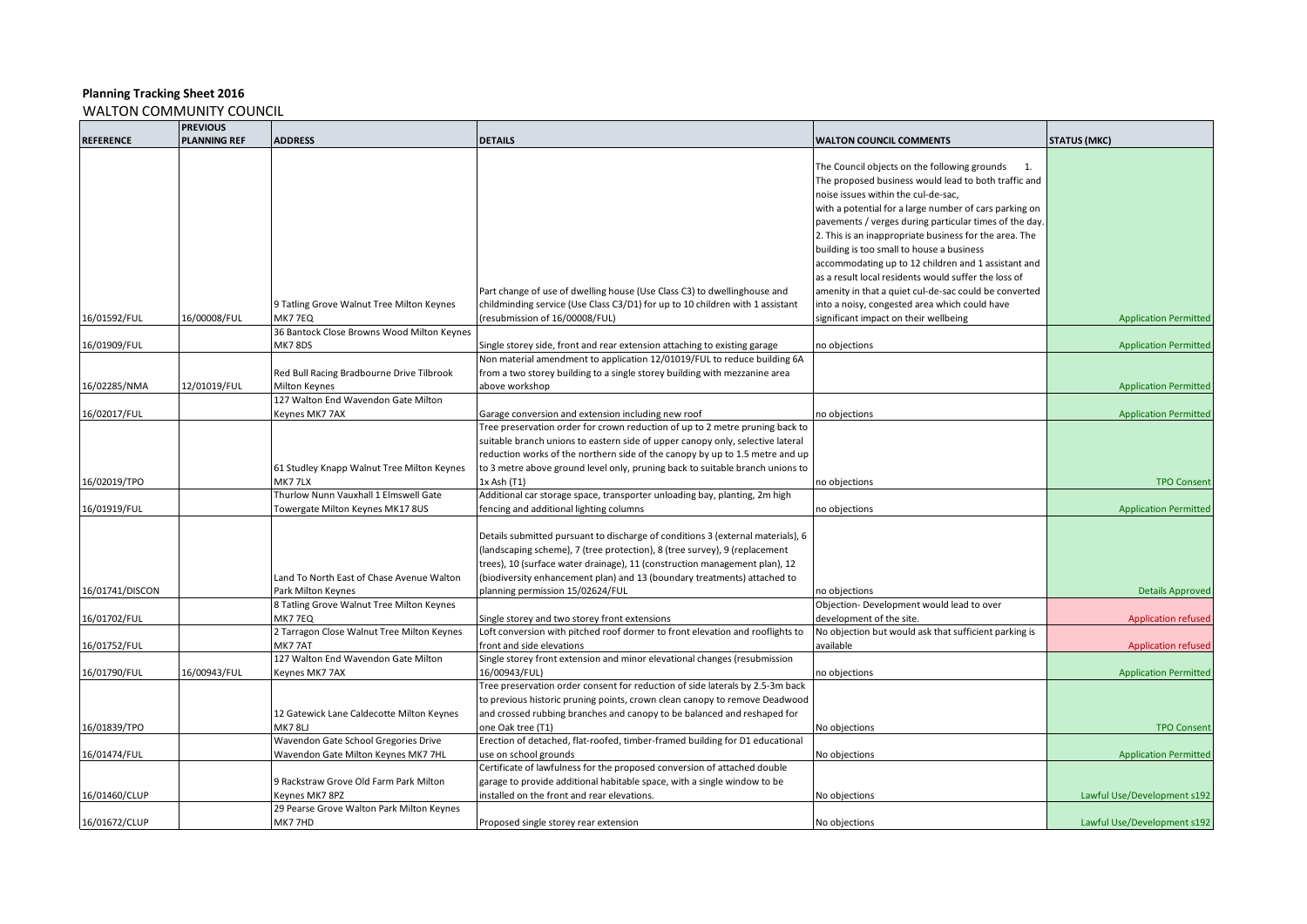|                  | <b>PREVIOUS</b>     |                                              |                                                                                                                       |                                |                              |
|------------------|---------------------|----------------------------------------------|-----------------------------------------------------------------------------------------------------------------------|--------------------------------|------------------------------|
| <b>REFERENCE</b> | <b>PLANNING REF</b> | <b>ADDRESS</b>                               | <b>DETAILS</b>                                                                                                        | <b>WALTON COUNCIL COMMENTS</b> | <b>STATUS (MKC)</b>          |
|                  |                     | 8 Hockliffe Brae Walnut Tree Milton Keynes   |                                                                                                                       |                                |                              |
| 16/01595/FUL     |                     | <b>MK77BQ</b>                                | Erection of timber panel fence                                                                                        | objection                      | <b>Application Withdrawn</b> |
|                  |                     | Land At Limbaud Close Chase Avenue Walton    | Non material amendment to application 16/00336/REM to windows and doors                                               |                                |                              |
| 16/01564/NMA     | 16/00336/REM        | Park Milton Keynes                           | and rear garden of plot 2                                                                                             | No objections                  | <b>Application Refused</b>   |
|                  |                     | 13 Shuttleworth Grove Wavendon Gate Milton   |                                                                                                                       |                                |                              |
| 16/01533/FUL     |                     | Keynes MK7 7RX                               | Erection of first floor side extension over existing garage                                                           | No objections                  | <b>Application Permitted</b> |
|                  |                     | Land At Limbaud Close Chase Avenue Walton    | Details submitted pursuant to discharge of conditions 6 (external materials)                                          |                                |                              |
| 16/01421/DISCON  |                     | Park Milton Keynes                           | attached to planning permission 13/02569/OUT                                                                          | No objections                  | <b>Details Refused</b>       |
|                  |                     |                                              |                                                                                                                       |                                |                              |
|                  |                     |                                              | 23 Webber Heath Old Farm Park Milton Keynes Single storey side and first floor extension and conversion of one garage |                                |                              |
| 16/01412/FUL     |                     | MK78QL                                       | including the removal of the door and insertion of a window and brick infilling No objections                         |                                | <b>Application Permitted</b> |
|                  |                     | 3 Farjeon Court Old Farm Park Milton Keynes  |                                                                                                                       |                                |                              |
| 16/01369/FUL     |                     | MK78RE                                       | Two storey side and single storey rear extensions                                                                     | No objections                  | <b>Application Permitted</b> |
|                  |                     |                                              |                                                                                                                       |                                |                              |
|                  |                     | Water Sports Centre Caldecotte Lake Monellan |                                                                                                                       |                                |                              |
| 16/01361/FUL     |                     | Grove Caldecotte Milton Keynes MK7 8BH       | Single storey rear extension to provide additional changing rooms                                                     | No objections                  | <b>Application Permitted</b> |
|                  |                     | 9 Coggeshall Grove Wavendon Gate Milton      |                                                                                                                       |                                |                              |
| 16/01319/FUL     |                     | Keynes MK7 7SN                               | Single garage and insertion of window at first floor landing                                                          |                                | <b>Application Permitted</b> |
|                  |                     |                                              | Details submitted pursuant to discharge of conditions 8 (boundary                                                     |                                |                              |
|                  |                     | Land North of Limbaud Close Walton Park      | treatments) and 11 (finished levels) attached to planning permission                                                  |                                |                              |
| 16/01271/DISCON  | 15/02812/FUL        | Milton Keynes                                | 15/02812/FUL                                                                                                          | No objections                  | <b>Details Approved</b>      |
|                  |                     | 29 Pearse Grove Walton Park Milton Keynes    |                                                                                                                       |                                |                              |
| 16/00972/FUL     |                     | MK77HD                                       | Two storey front extension and internal alterations to form a study                                                   | No objections                  | <b>Application Permitted</b> |
|                  |                     |                                              |                                                                                                                       |                                |                              |
|                  |                     |                                              | Prior notification for a proposed single storey rear extension measuring 4.3                                          |                                |                              |
|                  |                     | 44 Elgar Grove Browns Wood Milton Keynes     | metres from the rear wall of the original dwelling with a maximum ridge height                                        |                                |                              |
| 16/00960/FUL     |                     | MK78DY                                       | of 3.8 metres and maximum eaves height of 2.3 metres                                                                  | No objections                  | Prior approval not required  |
|                  |                     |                                              | Details submitted pursuant to discharge of conditions 3 (external materials), 6                                       |                                |                              |
|                  |                     | Land At Limbaud Close Chase Avenue Walton    | (Construction Management Plan) and 7 (Biodiversity Enchancement Plan)                                                 |                                |                              |
| 16/00958/DISCON  |                     | Park Milton Keynes                           | attached to application 16/00336/REM                                                                                  | no objections                  | <b>Details Approved</b>      |
|                  |                     |                                              | Erection of single storey front extension, new pitched roof to existing rear                                          |                                |                              |
|                  |                     |                                              | extension, minor elevational changes, part first-floor and two-storey rear                                            |                                |                              |
|                  |                     | 127 Walton End Wavendon Gate Milton          | garage extension with a partial garage conversion to habitable living                                                 |                                |                              |
| 16/00943/FUL     |                     | Keynes MK7 7AX                               | accommodation                                                                                                         | No objections                  | <b>Application Withdrawn</b> |
|                  |                     | 126 Studley Knapp Walnut Tree Milton Keynes  | Non material amendment to application 15/00924/FUL to increase in size                                                |                                |                              |
| 16/00927/NMA     |                     | MK7 7NE                                      | window to side and to reduce the width of extension                                                                   | no objections                  | <b>Application Permitted</b> |
|                  |                     | 11 Wingate Circle Walton Park Milton Keynes  |                                                                                                                       |                                |                              |
| 16/00810/FUL     |                     | MK7 7HS                                      | Rear extension to ground floor flat                                                                                   | No objections                  | <b>Application Permitted</b> |
|                  |                     | 34 Bantock Close Browns Wood Milton Keynes   | Details submitted pursuant to discharge of condition 4 (landscaping) attached                                         |                                |                              |
| 16/00752/DISCON  | 15/00707/MMAM       | <b>MK7 8DS</b>                               | to planning permission 15/00707/MMAM                                                                                  | no objections                  | <b>Details Refused</b>       |
|                  |                     |                                              | Demolition of existing double garage, conservatory and replacement with two                                           |                                |                              |
| 16/00748/FUL     |                     | 52 Boyce Crescent, Old Farm Park MK7 8PF     | storey rear extension and first floor extension over garage                                                           |                                | <b>Application Withdrawn</b> |
|                  |                     |                                              |                                                                                                                       |                                |                              |
|                  |                     |                                              | Recladding of existing fascia and soffits to include hidden gutters, re-                                              |                                |                              |
|                  |                     | Lunbeck House Caldecotte Lake Drive          | decoration of existing windows and doors, internal alterations including                                              |                                |                              |
| 16/00737/FUL     |                     | Caldecotte Milton Keynes MK7 8LG             | emoval of walls, erection of walls and infilling existing first floor voids                                           |                                | <b>Application Permitted</b> |
|                  |                     |                                              |                                                                                                                       |                                |                              |
|                  |                     |                                              | Prior notification for a proposed single storey rear extension measuring 4                                            |                                |                              |
|                  |                     | 3 Bergamot Gardens Walnut Tree Milton        | metres from the rear wall of the original dwelling with a maximum ridge height                                        |                                |                              |
| 16/00714/FUL     |                     | Keynes MK7 7NQ                               | of 3.6 metres and maximum eaves height of 2.4 metres                                                                  | no objections                  | Prior approval not required  |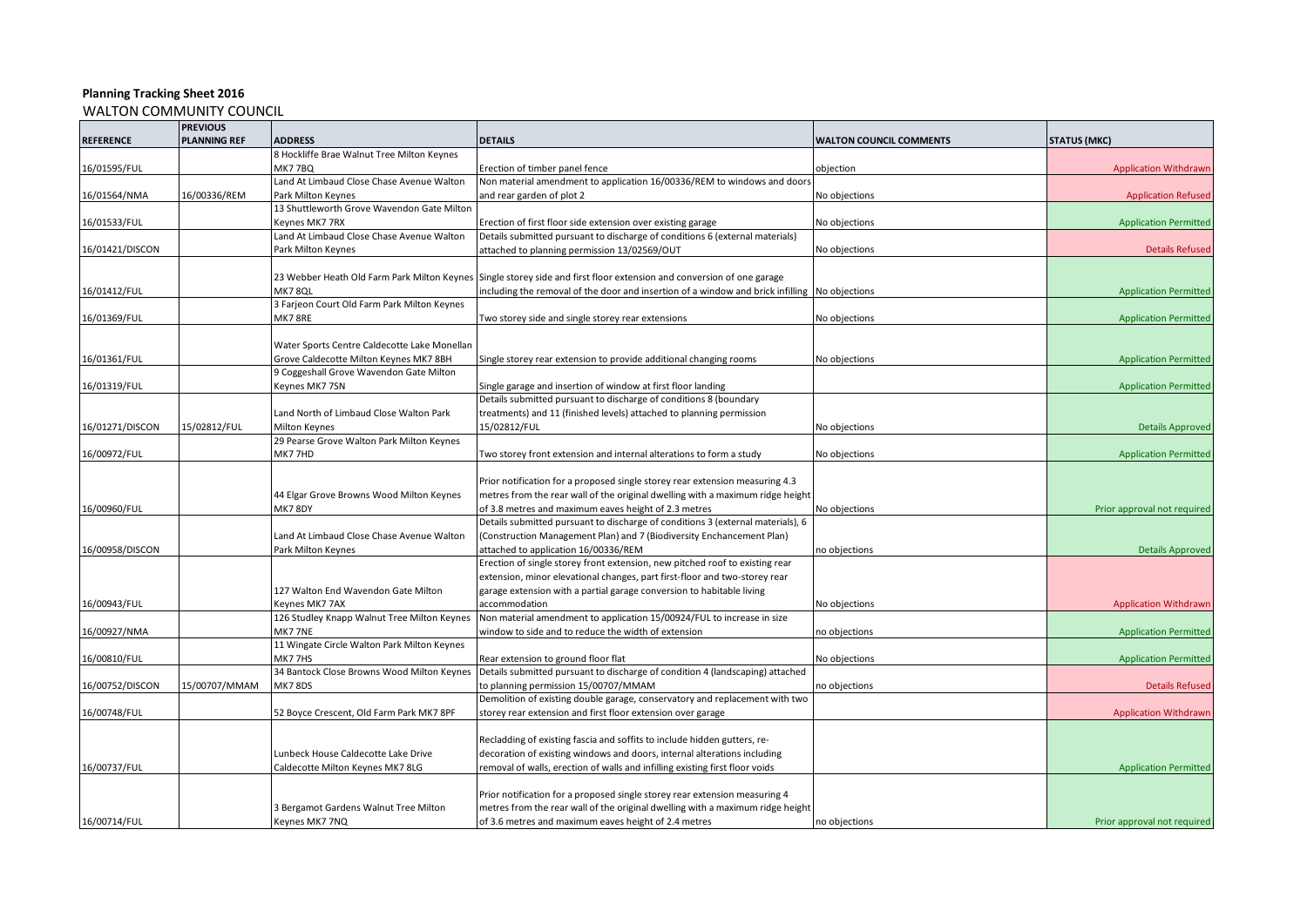|                  | <b>PREVIOUS</b>     |                                                |                                                                                |                                                        |                                     |
|------------------|---------------------|------------------------------------------------|--------------------------------------------------------------------------------|--------------------------------------------------------|-------------------------------------|
| <b>REFERENCE</b> | <b>PLANNING REF</b> | <b>ADDRESS</b>                                 | <b>DETAILS</b>                                                                 | <b>WALTON COUNCIL COMMENTS</b>                         | <b>STATUS (MKC)</b>                 |
|                  |                     | 4 Ketelbey Nook Old Farm Park Milton Keynes    |                                                                                |                                                        |                                     |
| 16/00673/FUL     |                     | MK78RF                                         | Single storey side extension                                                   | No objections                                          | <b>Application Permitted</b>        |
|                  |                     | 19 Moeran Close Browns Wood Milton Keynes      |                                                                                |                                                        |                                     |
| 16/00610/FUL     |                     | MK78DT                                         | Part single, part two storey rear extension and two storey side extension      | No objections                                          | <b>Application Permitted</b>        |
|                  |                     | 30 Boyce Crescent Old Farm Park Milton         | Erection of front porch, single storey side extension, single storey rear      | endorse HO comments about curb - redundant             |                                     |
| 16/00590/FUL     |                     | Keynes MK7 8PF                                 | extension, detached double garage and dropped kerb                             | crossover removed returned to grass verge              | <b>Application Permitted</b>        |
|                  |                     |                                                |                                                                                | The Council provisionally support the application but  |                                     |
|                  |                     |                                                |                                                                                | would seek assurances that the elevation of the        |                                     |
|                  |                     |                                                | Development of operations store, quality control facility, car parking with    | buildings are no taller than the surrounding           |                                     |
|                  |                     |                                                | access from Groveway, reconfigured main access arrangements from Hullwell      | residential buildings.                                 |                                     |
|                  |                     |                                                | Gate, including new gatehouse and associated works. Associated works           | Also the Council would support the provision of a play |                                     |
|                  |                     |                                                | include: partial demolition of Building 59; demolition of Building 59A;        | area for younger children in the Walton Grange Area    |                                     |
|                  |                     | Walton Manor Brickhill Street H9 To H10 Milton | earthworks; foul and surface water drainage; cycle storage; landscaping;       | from section 106 money associated with this            |                                     |
| 16/00540/FUL     |                     | Keynes MK7 7AJ                                 | sprinkler tank and other ancillary plant and infrastructure.                   | application.                                           | <b>Application Permitted</b>        |
|                  |                     |                                                |                                                                                |                                                        |                                     |
|                  |                     |                                                | Prior notification for a proposed single storey rear extension measuring 5     |                                                        |                                     |
|                  |                     | 8 Protheroe Field Old Farm Park Milton Keynes  | metres from the rear wall of the original dwelling with a maximum ridge height |                                                        | Prior Approval Required and         |
| 16/00501/FUL     |                     | <b>MK7 8QS</b>                                 | of 4 metres and maximum eaves height of 2.5 metres                             | no objections                                          | Approved                            |
|                  |                     | Walton Manor Brickhill Street H9 To H10 Milton | Details submitted pursuant to discharge condition 11 (Archaeology) attached    |                                                        |                                     |
| 16/00497/DISCON  | 15/02293/FUL        | Keynes MK7 7AJ                                 | to 15/02293/FUL                                                                | no objections                                          | <b>Details Approved</b>             |
|                  |                     |                                                |                                                                                |                                                        |                                     |
|                  |                     |                                                | Prior notification for a proposed single storey rear extension measuring 3.6   |                                                        |                                     |
|                  |                     | 9 Arne Lane Old Farm Park Milton Keynes MK7    | metres from the rear wall of the original dwelling with a maximum ridge height |                                                        |                                     |
| 16/00464/FUL     |                     | 8EL                                            | of 2.4 metres and maximum eaves height of 2.2 metres                           | no objections                                          | Prior approval not required         |
|                  |                     | 2 Honiton Court Wavendon Gate Milton           | Loft conversion with dormer window to rear elevations and 3 velux windows      |                                                        |                                     |
| 16/00462/FUL     |                     | Keynes MK7 7RW                                 | to front elevation                                                             | no objections                                          | <b>Application Permitted</b>        |
|                  |                     |                                                |                                                                                |                                                        |                                     |
|                  |                     |                                                |                                                                                | That the Council objects to the application due to the |                                     |
|                  |                     |                                                |                                                                                | impact the development would have on the               |                                     |
|                  |                     |                                                |                                                                                | neighbouring property and that the erection of a two   |                                     |
|                  |                     | 20 Hockliffe Brae Walnut Tree Milton Keynes    | Demolition of existing double garage. Erection of new detached dwelling, new   | storey building into a courtyard would look out of     |                                     |
| 16/00383/FUL     |                     | <b>MK77BQ</b>                                  | access, hardstanding for existing and proposed dwelling                        | place and would not be in-keeping with the area.       | <b>Application Refused</b>          |
|                  |                     | Land At Limbaud Close Chase Avenue Walton      | Reserved matters application for appearance, scale and landscaping of          |                                                        |                                     |
| 16/00336/REM     |                     | Park Milton Keynes                             | proposed dwellings Plots 2 and 3                                               | no objections                                          | <b>Application Permitted</b>        |
|                  |                     | 29 Pearse Grove Walton Park Milton Keynes      |                                                                                |                                                        |                                     |
| 16/00330/FUL     |                     | MK77HD                                         | Single storey side extension and revised openings                              | no objections                                          | <b>Application Withdrawn</b>        |
|                  |                     | Unit 2 And 3 Java Park Bradbourne Drive        |                                                                                |                                                        | <b>Advert Consent with standard</b> |
| 16/00252/ADV     |                     | Tilbrook Milton Keynes MK7 8AT                 | Advertisment consent for 1 internally illuminated fascia sign                  | no objections                                          | conditions                          |
|                  |                     | 2 Monellan Grove Caldecotte Milton Keynes      |                                                                                |                                                        |                                     |
| 16/00240/FUL     |                     | MK78NE                                         | Single storey rear extension                                                   | no objections                                          | <b>Application Permitted</b>        |
|                  |                     | C8 Sunningdale House Caldecotte Lake Drive     | Details submitted pursuant to discharge condition 4 (noise mitigation)         |                                                        |                                     |
| 16/00193/DISCON  | 15/02922/FUL        | Caldecotte Milton Keynes MK7 8LF               | attached to planning permission 15/02922/FUL                                   | no objections                                          | <b>Details Approved</b>             |
|                  |                     | 1 Seagrave Court Walton Park Milton Keynes     |                                                                                |                                                        |                                     |
| 16/00117/FUL     |                     | MK77HA                                         | Extend existing wall to be level with the front elevation of dwelling          | no objections                                          | <b>Application Refused</b>          |